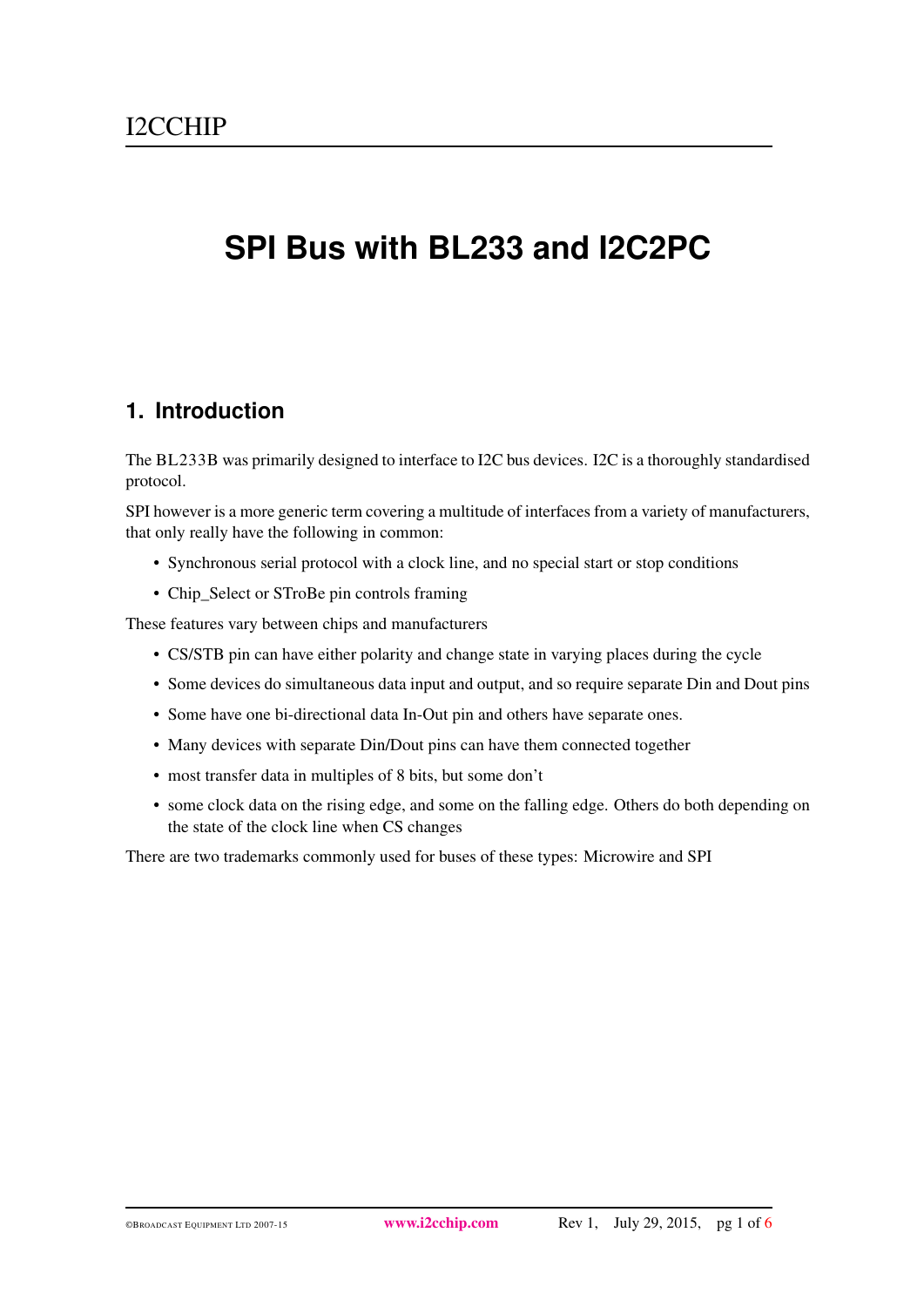## **Contents**

| 1. Introduction            |                                       |
|----------------------------|---------------------------------------|
| 2. I2C2PC: Set Jumpers     | $\mathbf{2}$                          |
| 3. Commands                | $\overline{2}$                        |
| 4. Clock Pin               | 3<br>$\overline{3}$<br>$\overline{3}$ |
| 5. CS Pin                  | 3                                     |
| 6. Data Pins               | 3<br>$\overline{4}$<br>$\overline{4}$ |
| 7. Examples                | 5<br>5                                |
| <b>A. Revision History</b> | 6                                     |

## <span id="page-1-0"></span>**2. I2C2PC: Set Jumpers**

Bus#2,3 of I2C2PC adaptor are configured with pin 5 as IRQ-IN, from the factory. *You must change jumpers before using CS*.

Bus#1 does not have CS capability.

The jumpers are labelled on the silkscreen of the pcb. J5 for Bus 2, J4 for Bus 3.

You might want to write CS on the box by the bus number for future users.

see:I2C2PC Datasheet <http://www.i2cchip.com/pdfs/i2c2pc.pdf>

## <span id="page-1-1"></span>**3. Commands**

Commands are fully explained in the BL233B Datasheet [http://www.i2cchip.com/pdfs/](http://www.i2cchip.com/pdfs/bl233_b.pdf) [bl233\\_b.pdf](http://www.i2cchip.com/pdfs/bl233_b.pdf). See Section 10:SPI . The datasheet is the detailed reference tom commands.

The Y command is used for SPI data transfers. It defaults to 8 bit transfers, but can do shorter transfers i.e. 1-8 clock pulses.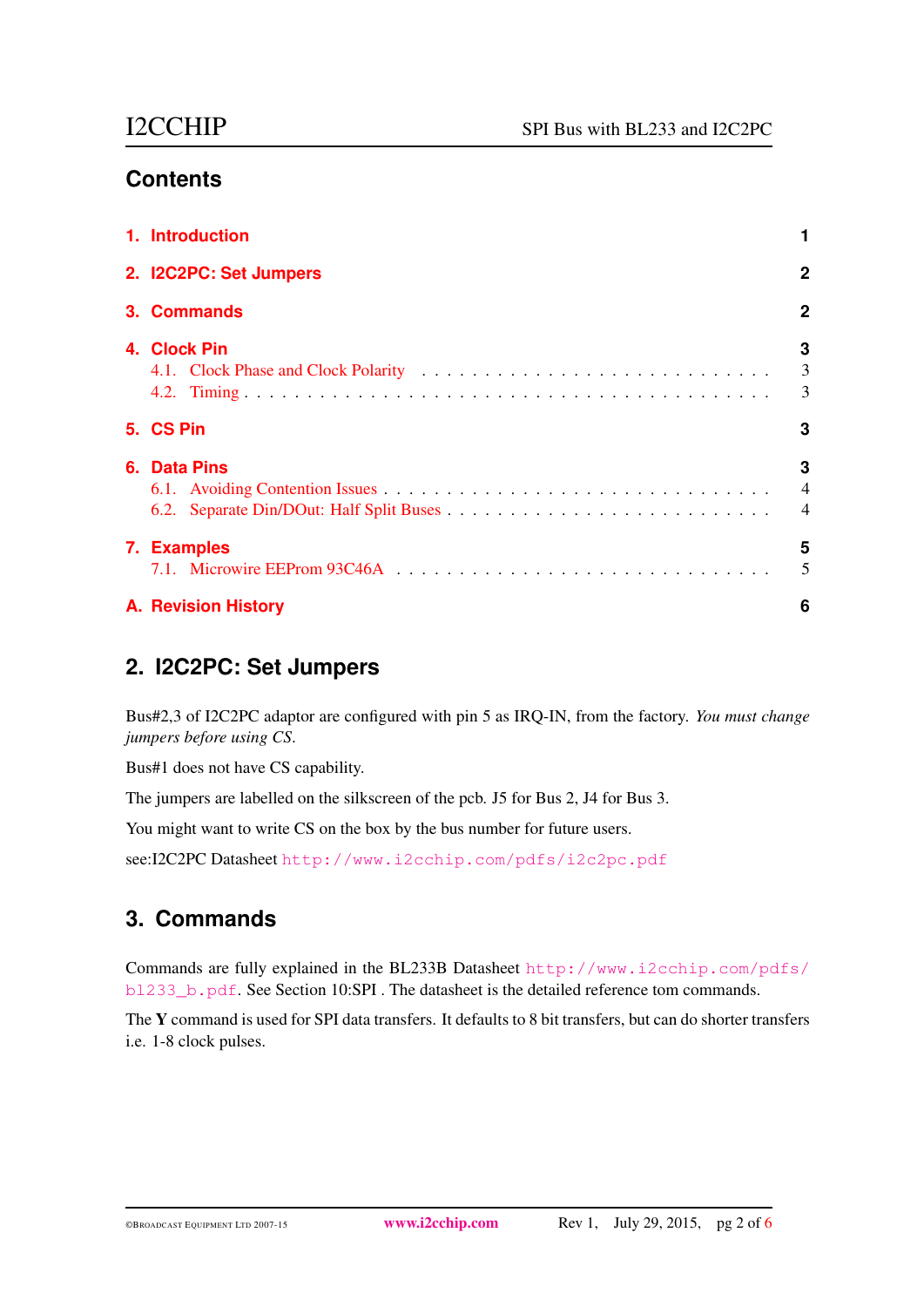#### <span id="page-2-0"></span>**4. Clock Pin**

#### <span id="page-2-1"></span>**4.1. Clock Phase and Clock Polarity**

The common SPI interface hardware in a microprocessor results in the data pins changing or being sampled at the instant of the clock edge. This means that the slave must use the other clock edge, for valid data transfer.

BL233 does not change data and clock at the same time. This means that the clock phase is not important. Either clock phase will work.

#### <span id="page-2-2"></span>**4.2. Timing**

The J command changes bit timing for SPI, the same as for I2C.

## <span id="page-2-3"></span>**5. CS Pin**

*Note that when supplied from the factory, Bus#2,3 of I2C2PC adaptor are configured with pin 5 as IRQ-IN. You must change jumpers before using CS-out. Bus#1 does not have CS capability.*

The CS pin is also known as STroBe or Slave Select.

You control the CS pin directly using the "O" command. The "O" command controls all the pins of the BL233 so you have to use a bit mask that changes the pin you want, and not the others. (ie set this wrong, and you will disable the data and clock pins)

Commonly you would set the CS before the transfer, and reset it at the end of the transfer.

|            | CS <sub>2</sub> | CS <sub>3</sub> | Command |
|------------|-----------------|-----------------|---------|
| Initialise |                 |                 | PO30CF  |
| set        |                 |                 | 000     |
| set        |                 |                 | 010     |
| set        |                 |                 | 020     |
| set        |                 |                 | 030     |

## <span id="page-2-4"></span>**6. Data Pins**

Data pins are known as Data In, Data Out, SDI, SDO, MOSI, MISO.

Normally the BL233 has a single SDA pin for Din and Dout. Many SPI devices have two separate pins for this MOSI<sup>[1](#page-2-5)</sup> and MISO<sup>[2](#page-2-6)</sup>. SPI devices are often designed to have common MISO & MOSI pins for multiple devices, and so the MISO pin is tristateable. In many cases they can be connected together (to the common SDA) as the slave does not read and write data at the same time. You can establish this from the datasheet, especially by looking at the datasheet, to see the tri-state timing of the MISO pin, to see if it overlaps any of the incoming data on the MISO pin.

<span id="page-2-5"></span><sup>&</sup>lt;sup>1</sup>Master Out Slave In, also referred to as Dout here

<span id="page-2-6"></span><sup>2</sup>Master-In Slave-Out , also referred to as Din here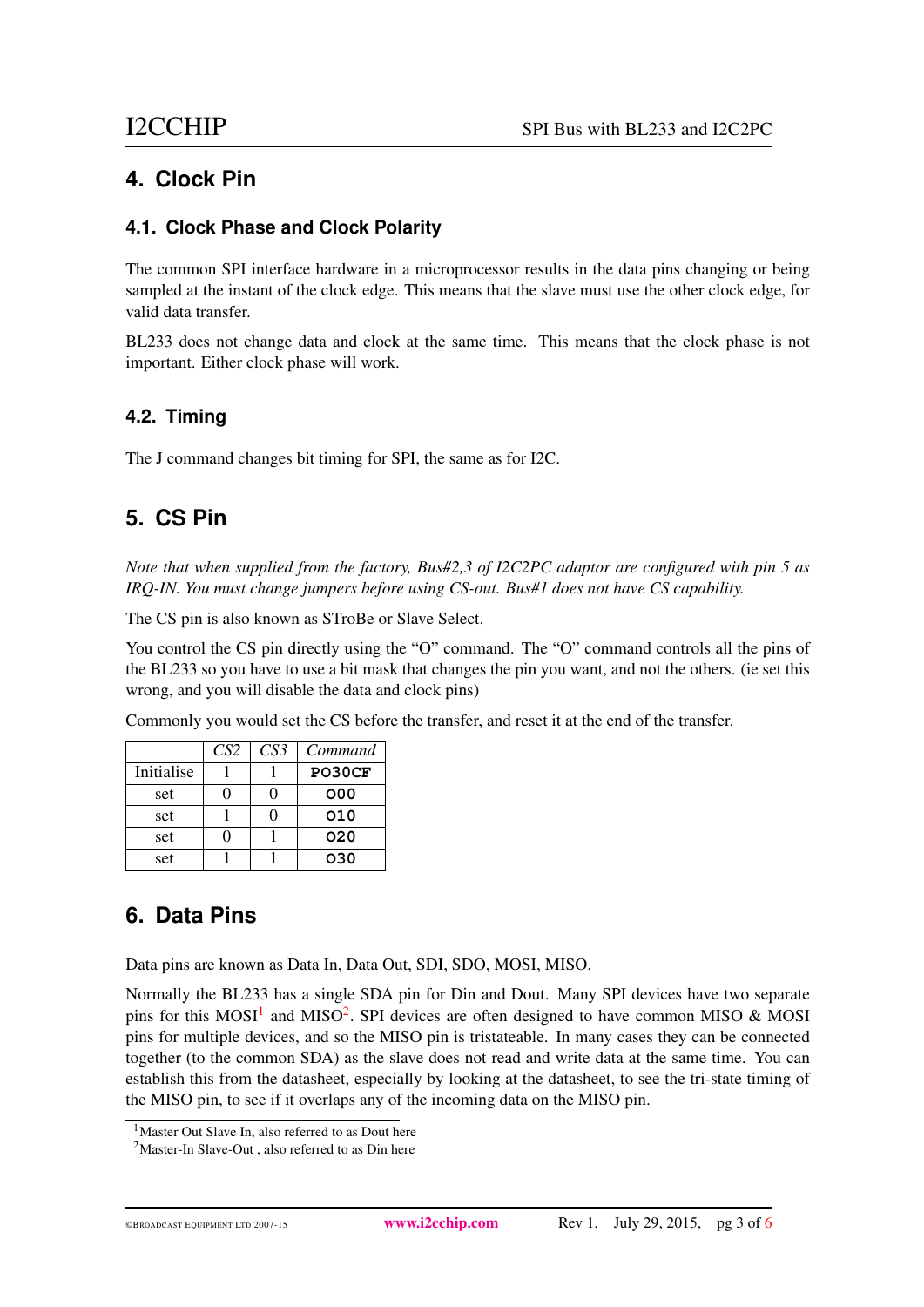

As an example of this the common SPI EEProm 25LC010 and Microwire EEProm 93C46 will work (see contention below for 93C46),

In this case you will use either Bus2 or Bus3 and the CS pin will be pin 5 (CS), and the SPI bus will be able to use a single bus connector

#### <span id="page-3-0"></span>**6.1. Avoiding Contention Issues**

Some devices can have some bus contention, that does not affect correct operation. It may however cause excess current pulses. To avoid this it is recommended that the MOSI pin is connected direct to SDA, and the MOSI pin (data out of the slave) is connected via a 4k7 resistor to SDA. This limits the contention current to 1mA, and prevents any problems.

#### <span id="page-3-1"></span>**6.2. Separate Din/DOut: Half Split Buses**

In some cases however you require separate lines for Din/Dout. In this case you must select one of the half-split or full split buses using the G command. The best choices are the half-split buses G9: Bus2 Half Split, or GA: Bus3 Half Split.

|                           | <b>SCLK</b>  | MISO/SDAIn   | MOSI/SDAOut  | <b>CS</b>  | $CS=0$ | $CS=1$ |
|---------------------------|--------------|--------------|--------------|------------|--------|--------|
| G9 Bus2 Half Split        | Bus2, $pin4$ | Bus2, $pin5$ | Bus2, $pin1$ | Bus3, pin5 | 010    | 030    |
| <b>CMOS</b>               | (SCL)        | (CS)         | (SDA)        | (CS3)      |        |        |
| <b>GA Bus3 Half Split</b> | Bus3, pin4   | Bus3, pin5   | Bus3, pin1   | Bus2, pin5 | 020    | 030    |
| TTL.                      |              | (CS)         | (SDA)        | (CS2)      |        |        |

When you use a half split bus, the data and clock signals are on one bus, and the CS pin/s will be on another.

For example you can use Bus 2 for clock and data, and the three pins of Bus 3 as three CS pins.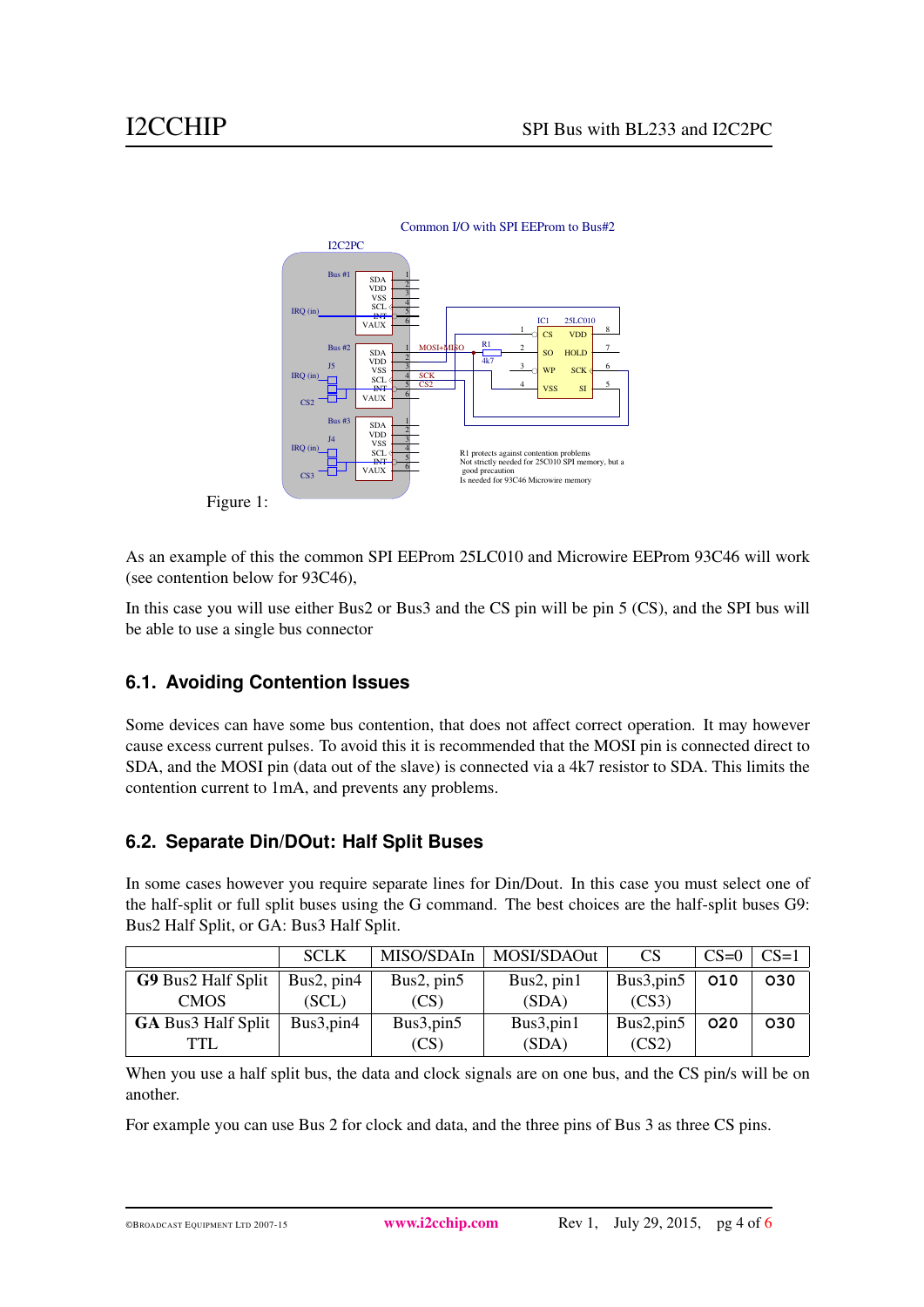

#### **Using the AUX pin for SDAIn/MISO**

The AUX pin (pin6) is unused on the adaptor and free for user applications. You might find it convenient to modify the adaptor, and thus have the whole SPI bus on a single connector.

You have two options: Keep CS on pin 5 (add two wires), or just use 1 wire onto the AUX pin, eg using Bus 2, solder a wire link from J4-CS to Bus2-AUX (pin6).

| #                 | Keep Jumper  | Keep CS on pin5              |
|-------------------|--------------|------------------------------|
|                   | SDAOut, MOSI | SDAOut, MOSI                 |
|                   | V+           | V+                           |
| $\mathbf{\Omega}$ | <b>GND</b>   | <b>GND</b>                   |
|                   | SCL.         | SCL.                         |
| 5                 | SDAin, MISO  | CS (unplug jumper, add wire) |
|                   | CS (addwire) | SDAin, MISO (add wire)       |

#### <span id="page-4-0"></span>**7. Examples**

The examples below have not been tested.

#### <span id="page-4-1"></span>**7.1. Microwire EEProm 93C46A**

*Note that 93C46A is 8 bit part, not to be confused with 93C46B which is 16 bit.*

The 93C46 works with common DI and DO pins, but needs a resistor from DO to SDA. see [6.1 on the](#page-3-0) [preceding page](#page-3-0)

CS will be CS3. Jumper J4 must be set to CS on the I2C2PC.

The first byte written contains a start bit (always 1), Opcode (2 bits), address (6 bits).So to read 2 bytes from A0: